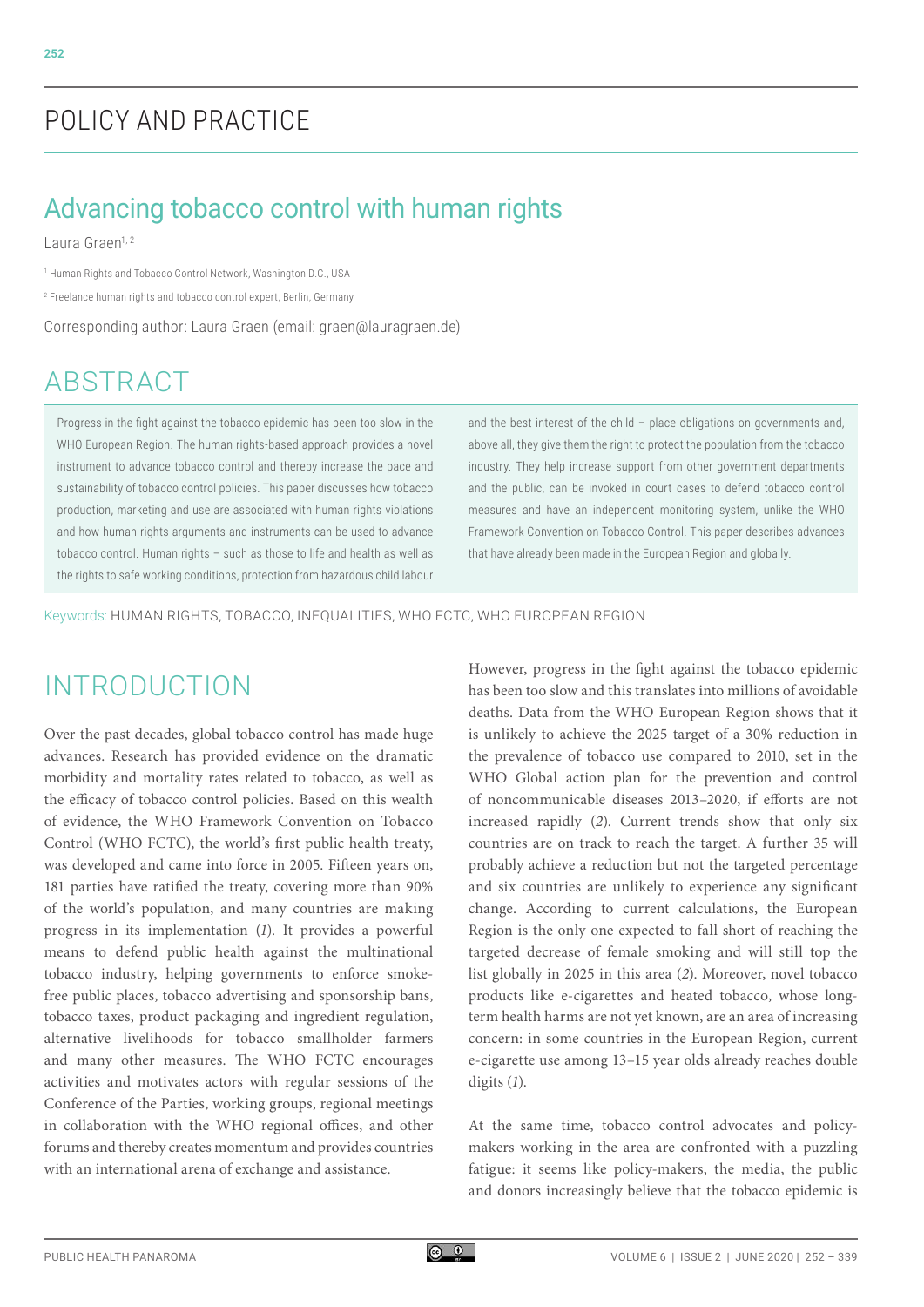over and the policies that are already in place are sufficient. However, without continuous commitment to tobacco control and strong enforcement of the WHO FCTC, the decrease in prevalence rates of tobacco use in adults has slowed down in some countries and in several cases prevalence has even increased (*3*).

By sharing the human rights-based approach to tobacco control, this paper aims at changing the perception of tobacco being a "done business" and inspiring policy-makers and tobacco control advocates to use human rights to advance public health, build bridges to potential supporters and broaden alliances beyond the traditional tobacco control sphere. The human rights-based approach is not a new issue, but it offers a novel instrument to fight the perennial problem of the tobacco epidemic. It specifically adds strength to tobacco control because it opens doors to the powerful judiciary monitoring and enforcement mechanisms that are at the core of international human rights. Moreover, state duties under the human right to health and other fundamental rights at times go beyond the WHO FCTC, and even countries that are not parties to the WHO FCTC are obligated to implement the most effective tobacco control measures because of their ratification of human rights conventions that recognize the human right to health. Additionally, the WHO FCTC focuses on tobacco marketing and use with only a few articles on tobacco production. In this area, tobacco control can benefit from synergies with human rights conventions.

It is important to emphasize that not only do human rights instruments strengthen tobacco control, but that tobacco control mutually helps to achieve human rights objectives as well as the 2030 Agenda for Sustainable Development. This is reflected in the United Nations Human Rights Council Resolution 35/23 on the right of everyone to the enjoyment of the highest attainable standard of physical and mental health in the implementation of the 2030 Agenda for Sustainable Development (*4*, *5*). Beyond being essential in reaching the Sustainable Development Goal (SDG) on health (especially targets 3.4 on the reduction of mortality from noncommunicable diseases and 3.a on the implementation of the WHO FCTC), tobacco control also contributes to reaching goals on gender equality, the livelihoods and the development of children, poverty reduction, elimination of hunger, safe working conditions as well as environmental targets (*6*).

## HUMAN RIGHTS CONVENTIONS ADOPTED IN THE EUROPEAN REGION

Tobacco control, through the WHO FCTC, is already deeply linked to human rights. In its preamble, the treaty refers to the human right to health and cites the International Covenant on Economic, Social and Cultural Rights (ICESCR), the Convention on the Elimination of All Forms of Discrimination Against Women (CEDAW) and the Convention on the Rights of the Child (CRC) (*7*). These conventions are widely adopted globally and have been ratified by all countries in the European Region (except the ICESCR, which has not been ratified by Andorra) (*8*).

Other human rights accords that are widely adopted in the Region are the International Convention on the Elimination of All Forms of Racial Discrimination, the Convention on the Rights of Persons with Disabilities (CRPD), the European Convention on Human Rights as well as all fundamental conventions of the International Labour Organization (ILO) (*8*–*10*).

The basic characteristics of human rights have already been laid out in the 1948 Universal Declaration of Human Rights: Human rights are fundamental, universal and inalienable (*11*). They can belong to different realms such as economic, political or social, but they are interdependent and indivisible. A state cannot focus on the implementation of some rights while neglecting the others. Additionally, since they are non-discriminatory, a government has to enforce them for everyone, not just for certain groups (*3*, *12*).

The duty of governments lies in three principles: to respect, protect and fulfil human rights. This means that states are obligated not to interfere with or violate human rights (respect); they have to protect groups or individuals from the violation of their rights by third parties – for example tobacco companies – (protect); and they need to take appropriate measures to ensure that every person can enjoy their human rights (fulfil). Except for rare cases in which governments are owners of tobacco companies, the most relevant principles for tobacco control are protect and fulfil. These two principles place the obligation on governments – and give them the right – to take all necessary measures to regulate the tobacco industry in the most effective way to protect the human right to health and other fundamental rights (*12*).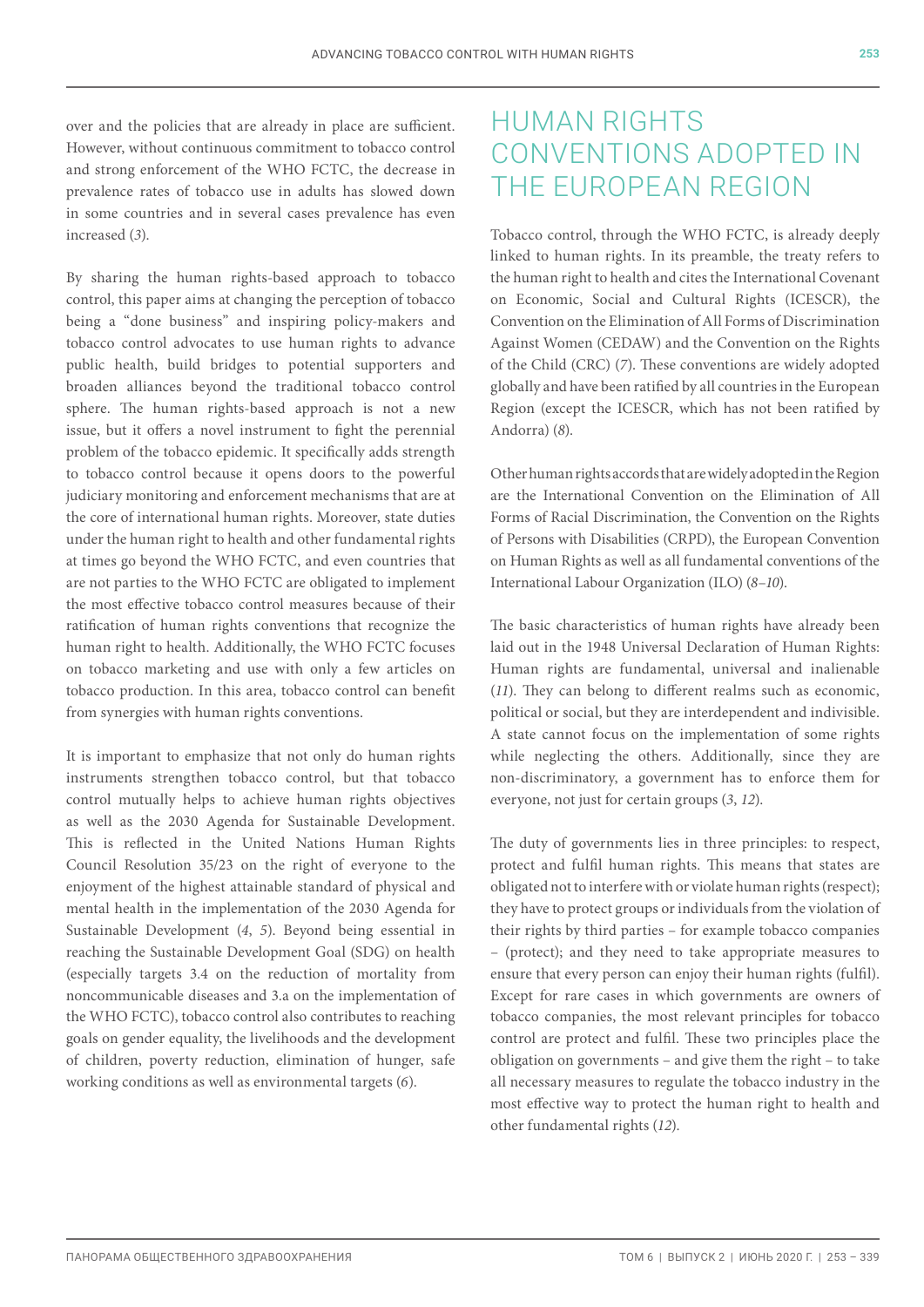| <b>Human rights</b>                                                                                                                                      | <b>Tobacco</b><br>growing | <b>Manufacturing</b> | <b>Marketing</b><br>and sale | <b>Tobacco use</b><br>and SHS | <b>THS</b> |
|----------------------------------------------------------------------------------------------------------------------------------------------------------|---------------------------|----------------------|------------------------------|-------------------------------|------------|
| <b>Right to life:</b> Article 6 of the CRC, Article 10 of the<br>CRPD                                                                                    |                           |                      | X                            | $\times$                      |            |
| <b>Right to health and access to health care: Article 12</b><br>of the ICESCR, Article 24 of the CRC, Article 12 of the<br>CEDAW, Article 25 of the CRPD | $\times$                  | $\times$             | X                            | X                             | X          |
| Children's right to a healthy environment and an<br>adequate standard of living: Articles 24 and 27 of<br>the CRC                                        | $\times$                  |                      |                              | $\times$                      | X          |
| Right to information: Article 17 of the CRC,<br>Article 10 of the CEDAW, Article 21 of the CRPD                                                          | X                         | $\times$             | $\times$                     | $\times$                      | X          |
| Obligation of governments to collect data to<br>facilitate the implementation of human rights:<br>Article 31 of the CRPD                                 |                           |                      |                              | $\times$                      | X          |
| <b>Best interest of the child:</b> Article 3 of the CRC                                                                                                  | $\times$                  | $\times$             | $\times$                     | $\times$                      | $\times$   |
| Right to safe working conditions: Article 11 of the<br>CEDAW, Articles 7 and 12 of the ICESCR                                                            | $\times$                  | $\times$             |                              | $\times$                      | X          |
| Right to protection from child labour and forced<br>labour: Article 32 of the CRC, ILO Conventions<br>No. 29, 138 and 182                                | $\times$                  | $\times$             |                              |                               |            |

#### TABLE 1. HUMAN RIGHTS THAT ARE MOST RELEVANT TO TOBACCO PRODUCTION, MARKETING AND CONSUMPTION AND THEIR APPLICABILITY ALONG THE SUPPLY CHAIN

Abbreviations in the table: CEDAW: Convention on the Elimination of All Forms of Discrimination Against Women; CRC: Convention on the Rights of the Child; CRPD: Convention on the Rights of Persons with Disabilities; ICESCR: International Covenant on Economic, Social and Cultural Rights; ILO Convention No. 29: Forced Labour Convention; ILO Convention No. 138: Minimum Age Convention; ILO Convention No. 182: Worst Forms of Child Labour Convention; SHS: secondhand smoke; THS: third-hand smoke.

## HUMAN RIGHTS VIOLATIONS RELATED TO TOBACCO

A variety of human rights are related to tobacco control (Table 1) and the violation of fundamental rights is rampant along the whole supply chain, beginning with child labour in tobacco growing and ending in death and disease due to tobacco-related diseases and toxics in second- and third-hand smoke (*3*, *12*–*14*).

### RIGHT TO LIFE

Given that tobacco use kills 8 million people annually and the number of deaths is expected to grow (*2*), it seems obvious that the human right to life is relevant for tobacco control. However, in conjunction with the non-discrimination principle of human rights, it has more specific implications. In most countries in the European Region, tobacco use is more prevalent among people with low socioeconomic status (SES), with the prevalence sometimes even double that of those with a high SES (*3*). Socioeconomic factors also play a role in access to cessation services and treatment for tobacco-induced diseases (*15*). Similarly, studies show that people with severe

mental health disorders are much more likely to smoke and, as a consequence, die at much higher rates from tobacco-related diseases than the general population: research estimates that about half of deaths among people affected by schizophrenia, bipolar disorder or depression are caused by tobacco-related diseases (*16*). Mental health facilities are often not covered by smoke-free laws and rarely offer or encourage smoking cessation (*16*). These inequalities ultimately translate into higher morbidity and mortality rates in marginalized groups and a government's failure to take action to address them is a clear violation of human rights.

### RIGHT TO THE HIGHEST ATTAINABLE STANDARD OF HEALTH

States have a duty to seek the progressive realization of the highest attainable standard of health for all people and must implement core minimum measures to respect, protect and fulfil this right, as stated in General Comment No. 14 of the Committee on Economic, Social and Cultural Rights on Article 12 of the ICESCR (*17*). If a state is unable to meet the minimum standard, it has to demonstrate that it has made every possible effort and used all available resources to do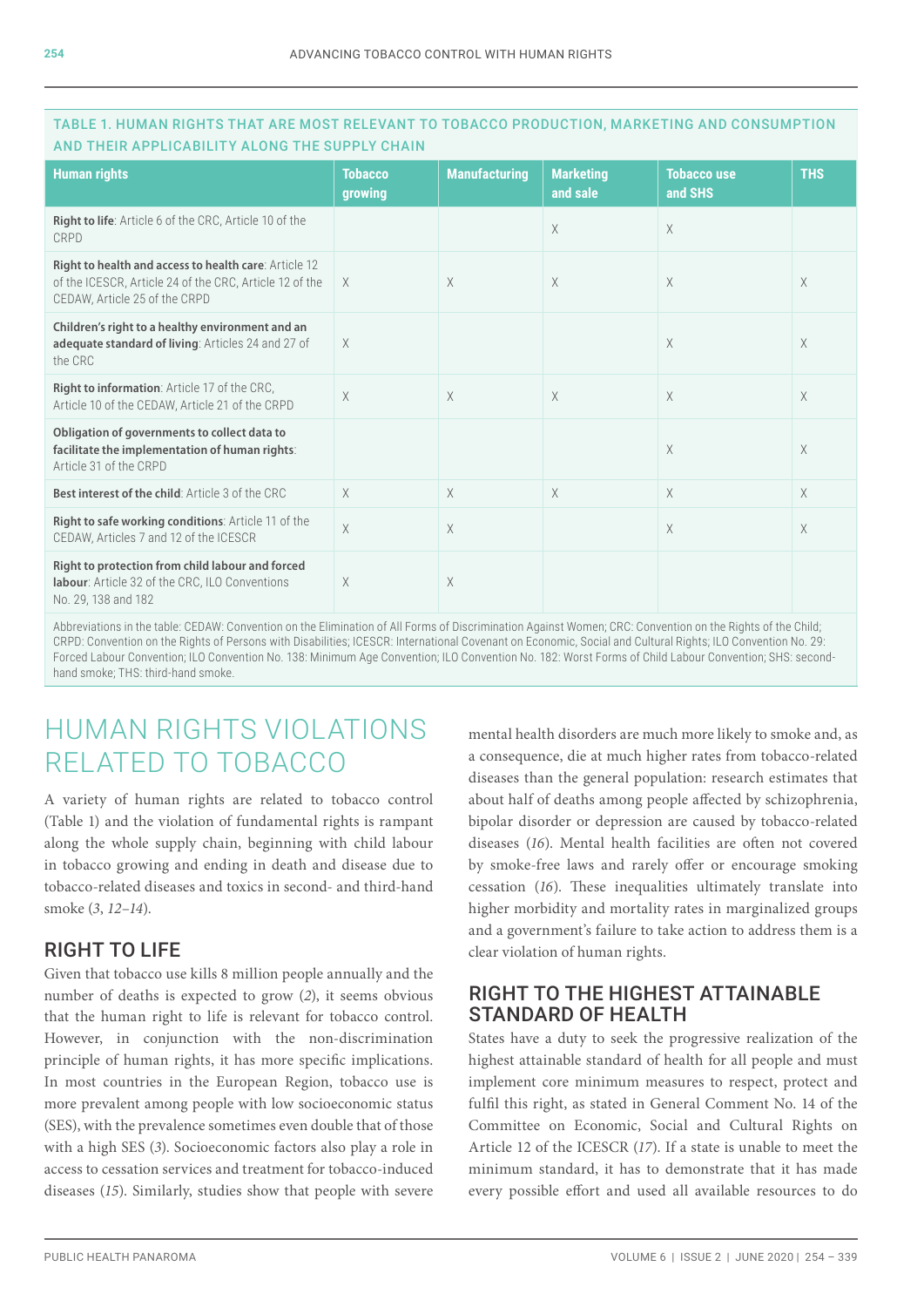so. Tobacco control measures such as advertising bans, plain packaging, smoke-free laws and a ban on tobacco industry interference in policy-making (Art. 5.3 of the WHO FCTC) can be implemented with few resources and one of the most effective instruments – tobacco tax increases – even provides income to the government. The Committee also clearly states that "the failure to discourage production, marketing and consumption of tobacco" is a violation of the obligation to protect (*17*). This makes it difficult for countries to argue that they are unable to fulfil their core duties regarding tobacco control under the right to health.

The potential long-term health hazards of novel tobacco products are unknown. They contain nicotine, which is highly addictive (*1*). The widespread unregulated marketing of these products is therefore concerning, especially among children and young people, and a violation of the human right to health.

Since tobacco use is the world's largest preventable cause of death, tobacco control is essential in achieving the human right to health. It can be concluded that there is a human right to tobacco control, derived from the human right to health (*3*, *18*). In its General Comments No. 15 on health and No. 16 on the impact of the business sector on children's rights, the CRC Committee emphasizes that countries are required to implement and enforce the WHO FCTC (*13*, *19*). Consequently, even countries that are not parties to the WHO FCTC, such as Monaco and Switzerland, are obligated to implement the most effective tobacco control measures because of their ratification of conventions that recognize the human right to health. The WHO FCTC is the international standard for these measures (*3*).

#### RIGHT TO A HEALTHY ENVIRONMENT AND AN ADEQUATE STANDARD OF LIVING

State duties under the right to health go beyond the WHO FCTC: whereas Article 8 of the WHO FCTC only covers public places, the CRC requires states to also protect children from exposure to second-hand smoke (SHS) at home (Articles 24 and 27 of the CRC, General Comment No. 15 of the CRC Committee) (*13*), which is prevalent in the European Region; in a significant number of states, more than 40% of 13–15 year olds are exposed to SHS at home. Although protection from SHS is important for the best interest of the child and child development (Articles 3 and 6 of the CRC), many countries do not systematically collect data in this area (*3*). Data collection and protection measures have to reflect that low SES is associated with an increased risk of children's SHS exposure (*3*, *13*).

Of additional concern is third-hand smoke (THS), which can be hazardous, especially to children (*14*). THS is the residue of tobacco smoke clinging to furniture and other materials long after exposure. Since children in poorer households are more often exposed to SHS, it is very likely that their exposure to THS is increased, adding to the generally increased exposure to toxics of children with low SES (*3*). This is a violation of their right to a healthy environment and an adequate standard of living (Articles 24 and 27 of the CRC).

### RIGHT TO INFORMATION AND COLLECTION OF DATA

Tobacco control measures are also linked to other human rights such as the right to information (Article 17 of the CRC, Article 10 of the CEDAW, Article 21 of the CRPD) (*3*, *12*, *13*). Governments have to ensure that citizens are informed about the hazards of tobacco use, SHS, options to quit and treatment for tobacco-induced diseases. This information has to be distributed through channels and using messages that reach the most vulnerable groups. The right to information requires states to protect its citizens from misinformation such as advertising that uses misleading imagery trivializing the hazards of smoking and promoting tobacco use. This is especially important regarding children and young people (*13*).

Data is essential in understanding the extent and quality of the problem and in implementing appropriate measures. However, there is no systematic data collection regarding tobacco use and tobacco-related excess mortality among people with severe mental health disorders in the European Region. Most countries in the Region have ratified the CRPD and are therefore obligated to collect appropriate, disaggregated data relevant to the rights of persons with disabilities, which includes people with mental health disorders (Article 31 of the CRPD) (*3*).

### BEST INTEREST OF THE CHILD

The best interest of the child is an overarching norm defined in Article 3(1) of the CRC. It determines that in all actions undertaken by the state and public or private institutions that affect children and their holistic development, the best interests of children must be a primary principle (*13*). Children's holistic development is impacted by tobacco advertising, promotion and sale, consumption of tobacco products, exposure to hazards, such as SHS and THS, as well as exploitation and child labour in tobacco growing and manufacturing (see below) (*13*). This means that governments have a legal obligation to protect children's best interests throughout the tobacco value chain, from production to consumption.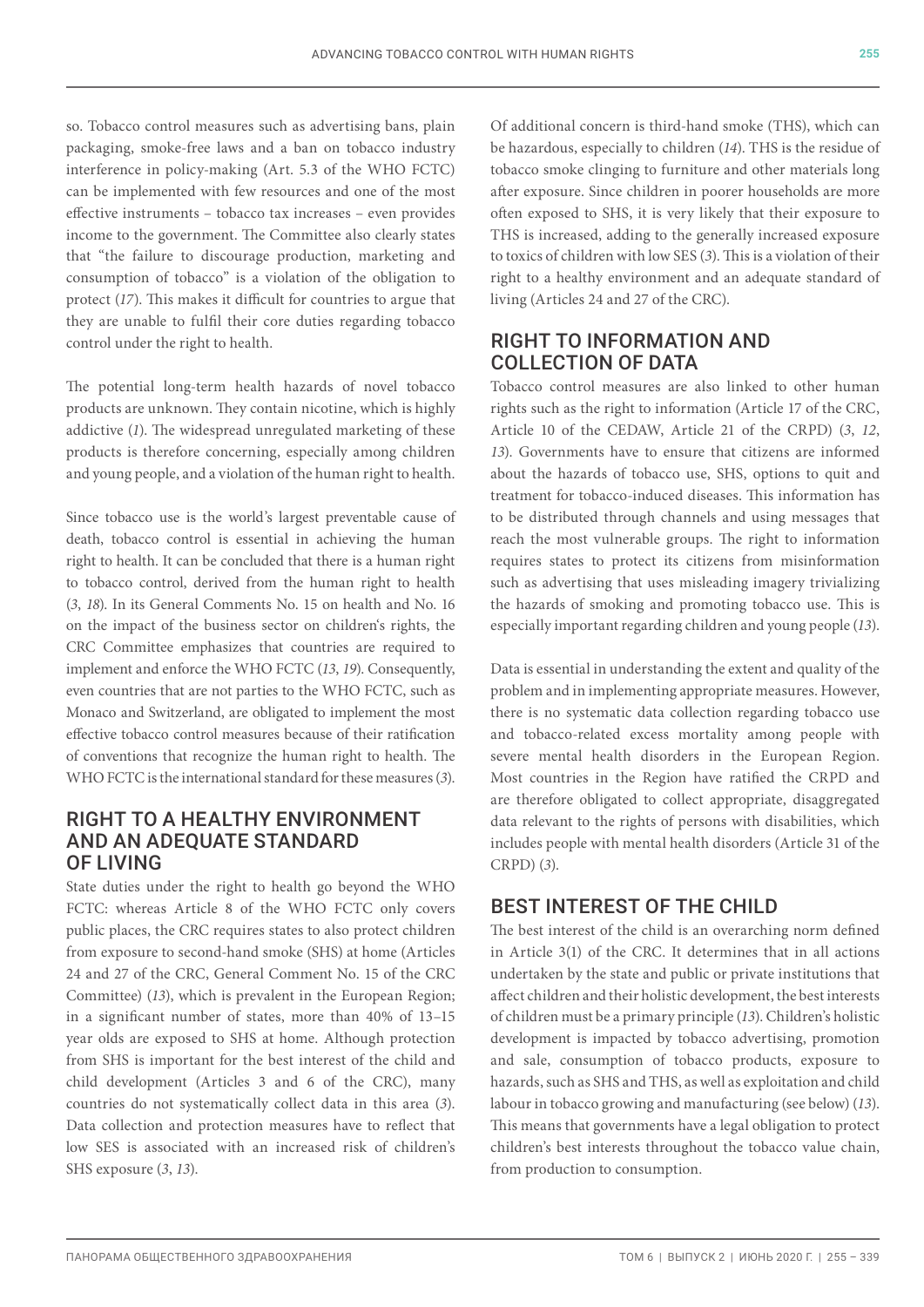### RIGHT TO SAFE WORKING CONDITIONS, PROTECTION FROM CHILD LABOUR AND FORCED LABOUR

If encountered at the workplace (for example restaurants), SHS exposure and other smoking-related hazards are violations of the human right to safe working conditions that is incorporated in the ICESCR and CEDAW. Globally, about 433 000 people die each year because of occupational SHS exposure (*3*). Among many other hazards, SHS increases the risk of stillbirth, congenital malformations and lower birth weights, which are a violation of women's right to protection of their reproductive health (Article 11 of the CEDAW) (*1*, *3*).

There are further work-related human rights violations at the beginning of the tobacco supply chain: risks associated with the lack of protective clothing and intense use of chemicals (such as pesticide poisonings), green tobacco sickness (nicotine poisoning) and exposure to smoke or tobacco dust during the drying process (*3*, *6*, *18*). Apart from the right to safe working conditions, the right to information comes into play here too, as farmers and workers have to be informed about protective measures against poisonings and other injuries. Because of these hazards, child labour in tobacco growing is banned under Article 32 of the CRC as well as the Minimum Age Convention (ILO Convention No. 138) and the Worst Forms of Child Labour Convention (ILO Convention No. 182) (*3*, *13*). It also impacts the child's right to education (Article 28 of the CRC) (*13*). Nevertheless, it is rampant in all stages of tobacco growing globally and has also been found in some countries in the European Region (*3*, *6*). Moreover, forced labour has been found on tobacco farms in Malawi, one of the biggest tobacco exporters in the world. This is a violation of the Forced Labour Convention (ILO Convention No. 29) (*20*).

## THE ADVANCEMENT OF TOBACCO CONTROL WITH HUMAN RIGHTS INSTRUMENTS

Human rights treaty bodies have repeatedly strengthened tobacco control by confirming that tobacco production, marketing and use violate various human rights, especially the human rights to life and health (*12*, *13*, *18*, *21*). The 2000 CESCR General Comment No. 14 on health as well as the 2013 CRC General Comments No. 15 on health and No. 16 on business impacts on children's rights are examples of this (*13*, *17*, *19*). Decision FCTC/COP7(26) of the WHO FCTC Conference of the Parties in 2016 also acknowledges "the relationship between

tobacco use and human rights" and recalls "the human rights reflected in the WHO FCTC" (*22*). The decision asks parties to tackle the global tobacco epidemic and protect public health from the vested interests of the tobacco industry by linking it to the human rights framework.

Moreover, human rights conventions, unlike the WHO FCTC, have an independent monitoring system (*3*). A committee of experts regularly reviews each state's progress in the implementation of a certain treaty. Government and civil society as well as national human rights institutions and international organizations submit reports and the committee conducts civil society hearings and a constructive dialogue with the state party. Considering the submitted information, it subsequently publishes conclusions and gives recommendations to the government to remedy observed human rights violations. It may also laud progress if a country has done well in a specific area (*3*). Between 2010 and 2015, the Human Rights and Tobacco Control Network systematically submitted short reports to the Committee on Economic, Social and Cultural Rights (*21*). As a result, a significantly increased number of the Committee's Concluding Observations documents included references to tobacco. The Committee, for example, appreciated the WHO FCTC ratification by Armenia, Lithuania and Turkmenistan, and an amended Health Act in Bulgaria as well as recommending the improvement of tobacco control policies in Lithuania and Uzbekistan (*21*). Observations and recommendations from human rights treaty bodies put political pressure on governments, can strengthen civil society positions and help ministries of health to raise the necessary support from the whole government for the implementation of tobacco control measures.

Human rights conventions also give governments the right to protect their citizens by regulating the tobacco industry and defending tobacco control measures in court (*3*). The tobacco industry and other groups or individuals have used human rights arguments in lawsuits against smoke-free legislation, plain packaging, advertising bans and other measures, arguing that they would infringe the "right to smoke," economic freedom or property rights (*12*, *23*). It is sometimes argued that a "right to smoke" can be derived from the human right to liberty (Article 9 of the International Covenant on Civil and Political Rights (ICCPR)) or the right to self-determination and economic, social and cultural development (Article 1 of the ICCPR and Article 1 of the ICESCR) (*23*). But as smoking is highly addictive, it constrains free choice. It also cannot be described as beneficial to development because it is extremely harmful to smokers themselves and to others, and negatively impacts personal income as well as the overall economy.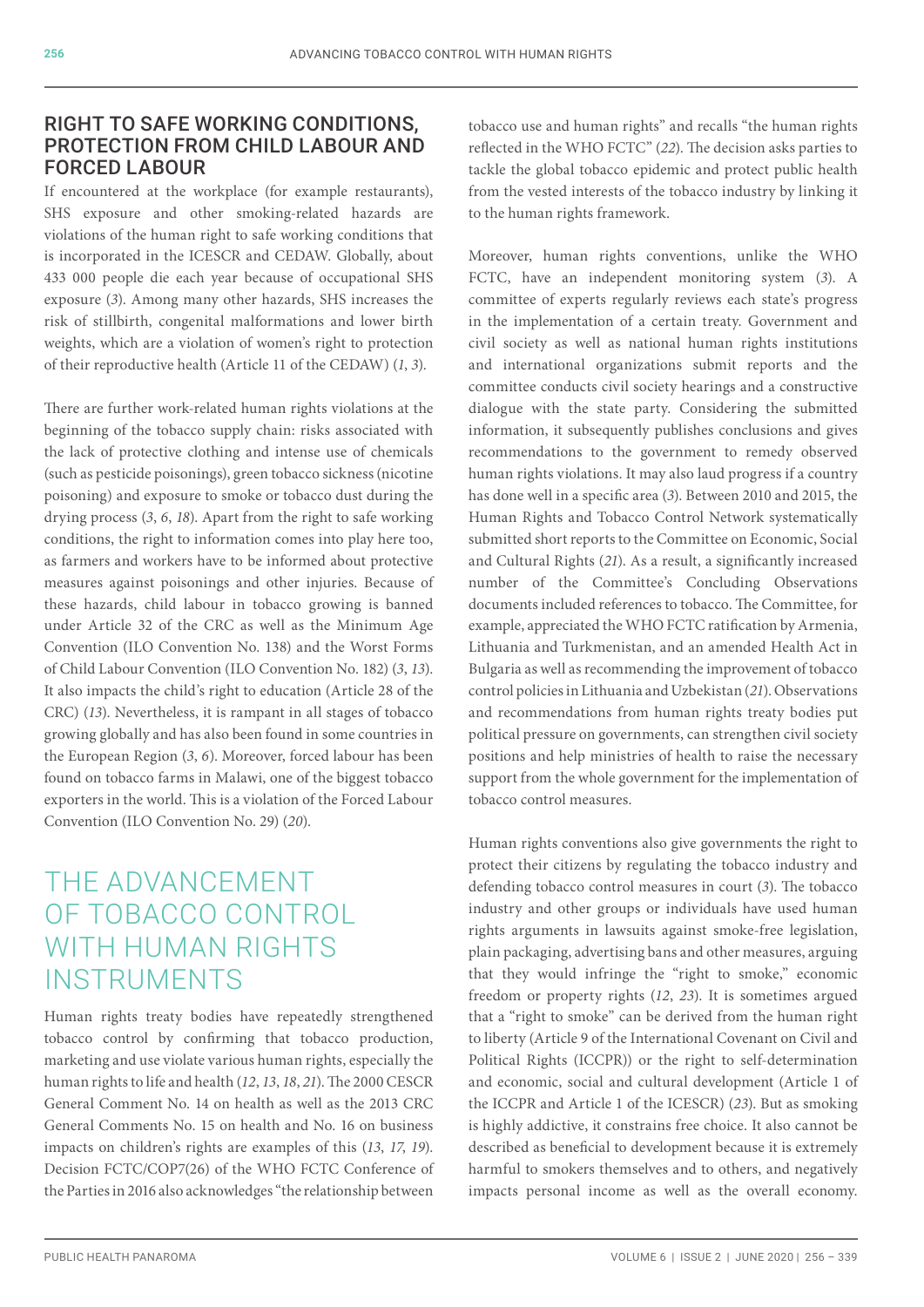Therefore, there is no legal basis for the "right to smoke" (*23*). In addition, while property rights and the right to economic freedom have a basis in human rights conventions, tobacco industry claims referring to them usually fail when balanced with the overwhelming evidence of the harms of smoking and the need to implement effective tobacco control measures to protect the human rights to life and health (*3*, *12*, *23*).

Additionally, human rights can be invoked to sue a government to force it to implement tobacco control legislation such as strict smoke-free laws. This has successfully been done in Peru, Uganda and India, for example (*12*). Individuals may also bring cases related to tobacco control and human rights before courts (*12*, *18*). In the 2005 case Novoselev versus the Russian Federation held before the European Court of Human Rights, the claimant was granted compensation for being detained in a situation of overcrowding, SHS exposure and lack of sufficient ventilation in the cell (*18*).

Apart from legally binding human rights conventions that mainly place obligations on states, the UN Guiding Principles on Business and Human Rights (UNGPs), endorsed by the Human Rights Council in its resolution 17/4 (2011), define the human rights duties of companies. Among others, they state that "the responsibility to respect human rights requires that business enterprises: … Seek to prevent or mitigate adverse human rights impacts that are directly linked to their operations, products or services by their business relationships, even if they have not contributed to those impacts" (*24*). After conducting a human rights assessment of the cigarette corporation Philip Morris International, the Danish Institute for Human Rights concluded that "tobacco is deeply harmful to human health, and there can be no doubt that the production and marketing of tobacco is irreconcilable with the human right to health. For the tobacco industry, the UNGPs therefore require the cessation of the production and marketing of tobacco" (*25*). However, since the UNGPs are not legally enforceable, the Human Rights Council in 2014 established the open-ended intergovernmental working group on transnational corporations and other business enterprises with respect to human rights to develop a legally binding instrument (HRC Resolution 26/9) (*26*).

Linking tobacco control to human rights also provides new opportunities for cooperation among policy-makers from different departments as well as civil society groups in the realms of public health, sustainable development and human rights. It is a novel way of looking at tobacco and thereby helps to counter the fatigue of policy-makers, the media and the public. In 2016 for example, the Association PROI in Bosnia and Herzegovina rallied civil society organizations from various areas as well as educational institutions, private businesses and the media behind a manifesto that urged policy-makers to fulfil their tobacco control and human rights obligations (*27*). In 2018 the German Network for Children's Rights and Tobacco Control was formed by the non-profit project Unfairtobacco and more than 20 organizations and individual experts from public health, human rights and children's rights as well as sustainable development (*28*). In changing constellations, they publish reports, organize events and submit information to human rights treaty bodies such as CEDAW, tackling human rights violations along the whole tobacco value chain, from production to consumption (*28*–*30*). Globally too, the human rights perspective has recently gained momentum, for example with the 2018 Cape Town Declaration on Human Rights and a Tobacco-free World that was endorsed by more than 160 organizations worldwide as well as the 2019 Global Forum on Human Rights and a Tobacco-Free World that brought together global leaders in human rights and public health in Bucharest, Romania (*31*, *32*).

# CONCLUSION

The European Region needs to rapidly step up its enforcement of effective tobacco control measures to reach the 2025 target of a 30% relative reduction in the prevalence of tobacco use and save millions of lives in the long run. The human rightsbased approach helps to achieve this by generating support and defending tobacco control measures against the tobacco industry, even in the courts, if necessary.

Tobacco control, human rights and sustainable development should be understood as mutually reinforcing. Human rights are the basis for tobacco control and certain rights like the right to health can only be realized if tobacco use is eradicated and the commercial production and sale of tobacco is strictly regulated or phased out. Together, tobacco control and human rights help to achieve sustainable development, especially the SDG targets 3.4 and 3.a.

In the absence of an independent monitoring system within the WHO FCTC and considering that tobacco control is essential to achieve the human rights to health and life, governments should ensure that all reports to human rights treaty bodies contain a section on tobacco control, including information on policy implementation as well as tobacco use prevalence and SHS exposure trends, disaggregated by gender, SES and other factors. Tobacco-growing countries as well as big importers of tobacco leaf should also report on human rights violations in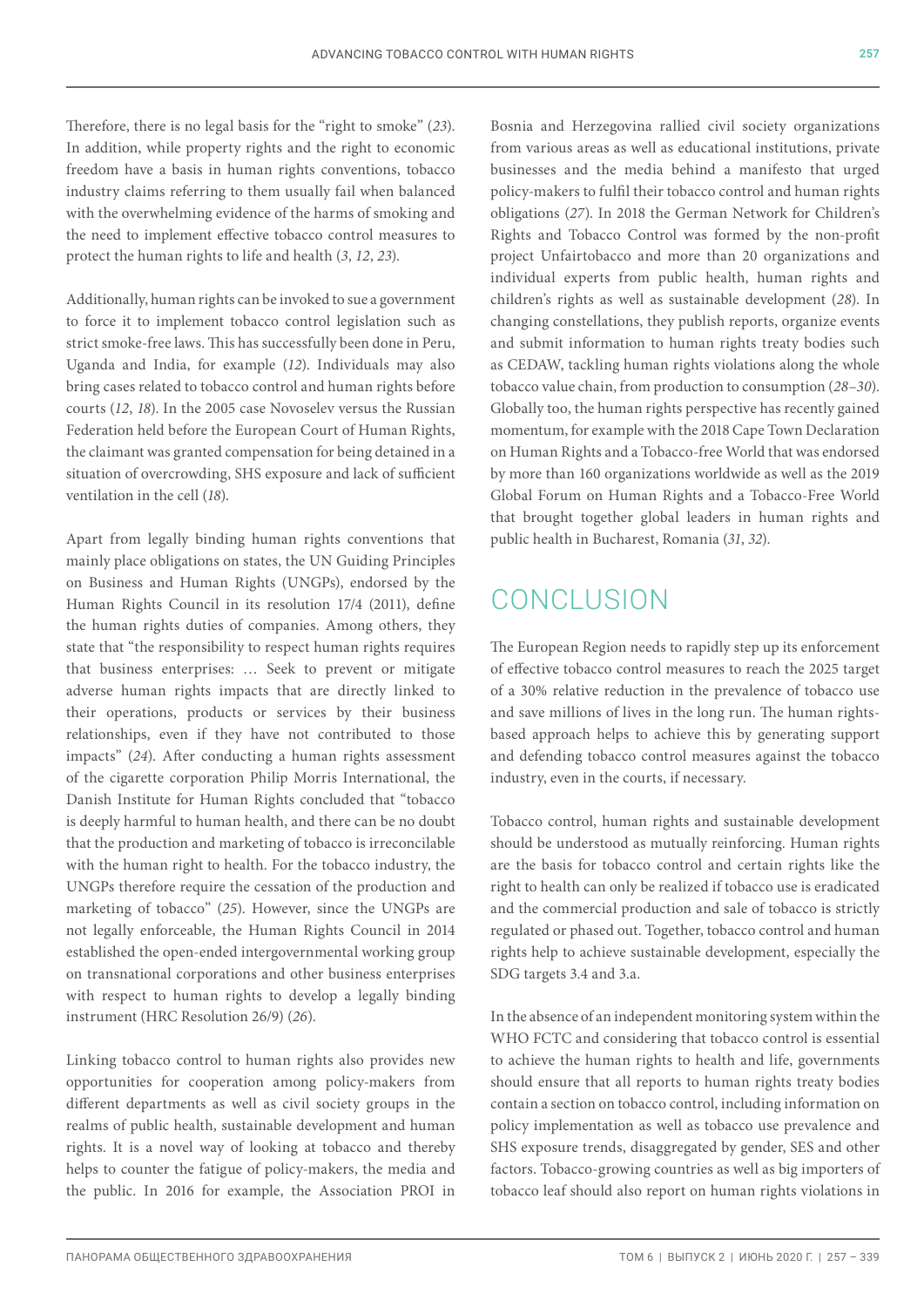farming or supply chains. This also applies to countries that are not party to the WHO FCTC because the human rights treaties they have ratified obligate them to implement effective tobacco control measures. To ensure that human rights committees get the full picture, civil society should submit their own reports. Additional capacity-building is needed and tobacco control advocates can use the Tobacco and Human Rights Hub of Action on Smoking and Health to learn more (*33*). Public health groups should work with human rights organizations and institutions that are more experienced in this area, thereby gaining new allies.

Moreover, all national public health or tobacco control policies and plans should refer to the relevant human rights treaties ratified by the state. This increases policy coherence and raises support from other government departments and the public. It is an additional opportunity to build alliances with actors in other areas.

Since data on the connection between mental health and tobacco-related disease and mortality is largely missing in the European Region, WHO should add relevant indicators to its data collection and support capacity-building for Member States in this area.

It is important to note that even if a country sees a strong overall decline in smoking prevalence in the general population, tobacco control is not achieved if this decline is not reflected in all subsections of the population, for example in the socioeconomically disadvantaged or in those living with severe mental health disorders. The human rightsbased approach means that countries have to continuously collect data and tailor their tobacco prevention, cessation and treatment of tobacco-induced diseases to reach marginalized people. Human rights violations in tobacco growing have to be remedied and governments should promote alternative livelihoods for smallholder farmers as well as workers, which is also in line with Article 17 of the WHO FCTC. The tobacco epidemic is not over until tobacco control has reached everyone.

#### **Acknowledgements:**

The author would like to thank Elizaveta Lebedeva of the WHO Regional Office for Europe for her extensive support and advice.

#### **Disclaimer:**

The author alone is responsible for the views expressed in this publication and they do not necessarily represent the decisions or policies of the World Health Organization.

#### **Sources of funding:**

World Health Organization Regional Office for Europe.

#### **Conflict of interests:**

None declared.

## REFERENCES<sup>1</sup>

- 1. WHO report on the global tobacco epidemic 2019: Offer help to quit tobacco use. Geneva: World Health Organization; 2019 [\(https://apps.who.int/iris/bitstream/handle/10665/](https://apps.who.int/iris/bitstream/handle/10665/326043/9789241516204-eng.pdf) [326043/9789241516204-eng.pdf\)](https://apps.who.int/iris/bitstream/handle/10665/326043/9789241516204-eng.pdf)
- 2. WHO global report on trends in prevalence of tobacco use 2000–2025, 3rd edition. Geneva: World Health Organization; 2019 [\(https://apps.who.int/iris/rest/bitstreams/1263754/](https://apps.who.int/iris/rest/bitstreams/1263754/retrieve) [retrieve\)](https://apps.who.int/iris/rest/bitstreams/1263754/retrieve)
- 3. World Health Organization Regional Office for Europe. European tobacco use trends report 2019. Copenhagen: World Health Organization; 2019 ([https://www.euro](https://www.euro.who.int/en/health-topics/disease-prevention/tobacco/publications/2019/european-tobacco-use-trends-report-2019-2019) [.who.int/en/health-topics/disease-prevention/tobacco/](https://www.euro.who.int/en/health-topics/disease-prevention/tobacco/publications/2019/european-tobacco-use-trends-report-2019-2019) [publications/2019/european-tobacco-use-trends-report](https://www.euro.who.int/en/health-topics/disease-prevention/tobacco/publications/2019/european-tobacco-use-trends-report-2019-2019) [-2019-2019](https://www.euro.who.int/en/health-topics/disease-prevention/tobacco/publications/2019/european-tobacco-use-trends-report-2019-2019))
- 4. Transforming our world: the 2030 Agenda for Sustainable Development. United Nations; 2015 ([https://sustainabled](https://sustainabledevelopment.un.org/post2015/transformingourworld) [evelopment.un.org/post2015/transformingourworld\)](https://sustainabledevelopment.un.org/post2015/transformingourworld)
- 5. The right of everyone to the enjoyment of the highest attainable standard of physical and mental health in the implementation of the 2030 Agenda for Sustainable Development. Geneva: Human Rights Council; 2017 ([https://documents-dds-ny.un.org/doc/UNDOC/GEN/G17/](https://documents-dds-ny.un.org/doc/UNDOC/GEN/G17/190/18/PDF/G1719018.pdf?OpenElement) [190/18/PDF/G1719018.pdf?OpenElement](https://documents-dds-ny.un.org/doc/UNDOC/GEN/G17/190/18/PDF/G1719018.pdf?OpenElement))
- 6. von Eichborn S, Abshagen M-L. Tobacco: antisocial, unfair, harmful to the environment: tobacco production and consumption as an example of the complexity of Sustainable Development Goals (SDGs). Berlin: German NGO Forum on Environment and Development, Unfairtobacco, Bread for the World, eds.; 2015 ([https://www.unfairtobacco.org/en/](https://www.unfairtobacco.org/en/tobacco-antisocial-unfair) [tobacco-antisocial-unfair](https://www.unfairtobacco.org/en/tobacco-antisocial-unfair))
- 7. WHO Framework Convention on Tobacco Control (FCTC). Geneva: World Health Organization; 2003 ([https://apps](https://apps.who.int/iris/bitstream/10665/42811/1/9241591013.pdf) [.who.int/iris/bitstream/10665/42811/1/9241591013.pdf\)](https://apps.who.int/iris/bitstream/10665/42811/1/9241591013.pdf)

<sup>1</sup> All references were accessed 1 April 2020.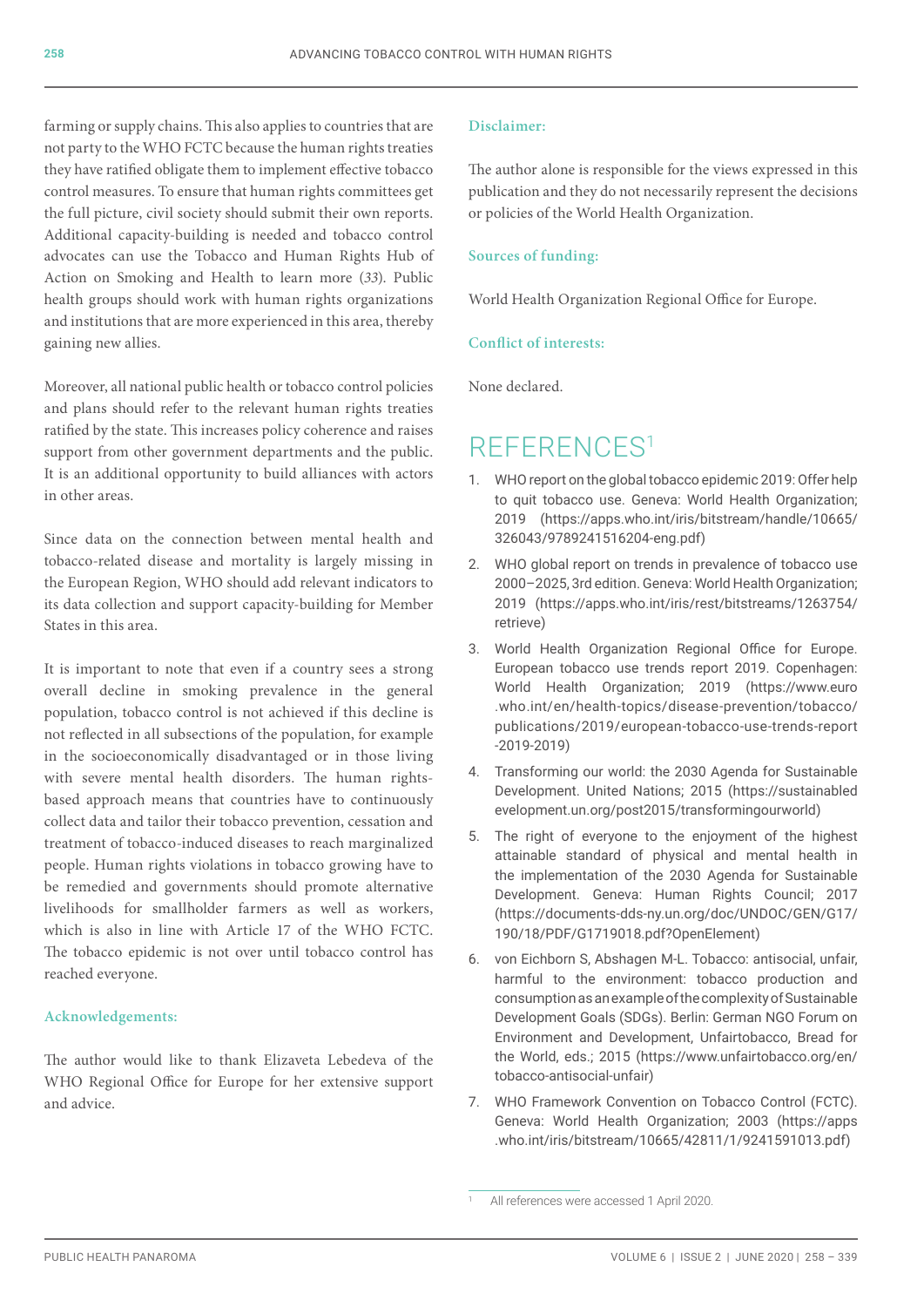- 8. Status of Ratification Interactive Dashboard. Ratification of 18 International Human Rights Treaties. Geneva: United Nations Human Rights Office of the High Commissioner; 2019 [\(https://indicators.ohchr.org/\)](https://indicators.ohchr.org/)
- 9. Chart of signatures and ratifications of Treaty 005: Convention for the Protection of Human Rights and Fundamental Freedoms. Strasbourg: Council of Europe; 2019 [\(https://www.coe.int/en/web/conventions/full-list](https://www.coe.int/en/web/conventions/full-list))
- 10. Ratification by Convention. Geneva: International Labour Organization; 2019 ([http://www.ilo.org/dyn/normlex/en/f](http://www.ilo.org/dyn/normlex/en/f?p=1000:12001:NO) [?p=1000:12001:NO](http://www.ilo.org/dyn/normlex/en/f?p=1000:12001:NO):)
- 11. Universal Declaration of Human Rights. UN/A/RES/217(III). United Nations; 1948 ([https://undocs.org/A/RES/217\(III\)](https://undocs.org/A/RES/217(III)))
- 12. Cabrera OA, Gostin LO. Human rights and the Framework Convention on Tobacco Control: mutually reinforcing systems. Int J Law Context. 2011;7(3):285–303. doi: [http://](http://dx.doi.org/10.1017/S1744552311000139) [dx.doi.org/10.1017/S1744552311000139](http://dx.doi.org/10.1017/S1744552311000139)
- 13. Gispen ME, Toebes B. The human rights of children in tobacco control. Hum Rights Q. 2019;41(2):340–73. doi: <http://dx.doi.org/10.1353/hrq.2019.0029>
- 14. Northrup TF, Jacob P 3rd, Benowitz NL, Hoh E, Quintana PJE, Hovell MF, et al. Thirdhand smoke: state of the science and a call for policy expansion. Public Health Rep. 2016 Mar-Apr;131(2):233–8. doi: [http://dx.doi.org/10.1177/](http://dx.doi.org/10.1177/003335491613100206) [003335491613100206](http://dx.doi.org/10.1177/003335491613100206) PMID: [26957657](http://www.ncbi.nlm.nih.gov/pubmed/26957657)
- 15. Loring B. Tobacco and inequities: guidance for addressing inequities in tobacco-related harm. Copenhagen: WHO Regional Office for Europe; 2014. ([https://www.euro](https://www.euro.who.int/en/health-topics/disease-prevention/tobacco/publications/2014/tobacco-and-inequities.-guidance-for-addressing-inequities-in-tobacco-related-harm-2014) [.who.int/en/health-topics/disease-prevention/tobacco/](https://www.euro.who.int/en/health-topics/disease-prevention/tobacco/publications/2014/tobacco-and-inequities.-guidance-for-addressing-inequities-in-tobacco-related-harm-2014) [publications/2014/tobacco-and-inequities.-guidance-for](https://www.euro.who.int/en/health-topics/disease-prevention/tobacco/publications/2014/tobacco-and-inequities.-guidance-for-addressing-inequities-in-tobacco-related-harm-2014) [-addressing-inequities-in-tobacco-related-harm-2014](https://www.euro.who.int/en/health-topics/disease-prevention/tobacco/publications/2014/tobacco-and-inequities.-guidance-for-addressing-inequities-in-tobacco-related-harm-2014))
- 16. van der Eijk Y. The Convention on the Rights of Persons with Disabilities as a tobacco control tool in the mental health setting. Tob Control. 2018 Nov;27(6):637–42. doi: [http://](http://dx.doi.org/10.1136/tobaccocontrol-2017-053954) [dx.doi.org/10.1136/tobaccocontrol-2017-053954](http://dx.doi.org/10.1136/tobaccocontrol-2017-053954) PMID: [29123024](http://www.ncbi.nlm.nih.gov/pubmed/29123024)
- 17. General comment No. 14: The right to the highest attainable standard of health (Art. 12). E/C.12/2000/4. Geneva: UN Committee on Economic, Social and Cultural Rights; 2000 (<https://www.refworld.org/pdfid/4538838d0.pdf>)
- 18. Dresler C, Marks SP. The emerging human right to tobacco control. Hum Rights Q. 2006;28(3):599–651. doi: [http://dx](http://dx.doi.org/10.1353/hrq.2006.0032) [.doi.org/10.1353/hrq.2006.0032](http://dx.doi.org/10.1353/hrq.2006.0032)
- 19. General comment No. 16 (2013) on State obligations regarding the impact of the business sector on children's rights. CRC/C/GC/16. Geneva: UN Committee on the Rights of the Child; 2013 ([https://www2.ohchr.org/english/](https://www2.ohchr.org/english/bodies/crc/docs/CRC.C.GC.16.pdf) [bodies/crc/docs/CRC.C.GC.16.pdf](https://www2.ohchr.org/english/bodies/crc/docs/CRC.C.GC.16.pdf))
- 20. Observation (CEACR) adopted 2018, published 108th ILC session (2019): Forced Labour Convention, 1930 (No. 29) - Malawi (Ratification: 1999). ILO Committee of Experts on the Application of Conventions and Recommendations; 2019 ([https://www.ilo.org/dyn/normlex/en/f?p=1000:](https://www.ilo.org/dyn/normlex/en/f?p=1000:13100:0:NO:13100:P13100_COMMENT_ID:3953530) [13100:0:NO:13100:P13100\\_COMMENT\\_ID:3953530](https://www.ilo.org/dyn/normlex/en/f?p=1000:13100:0:NO:13100:P13100_COMMENT_ID:3953530))
- 21. Dresler C, Henry K, Loftus J, Lando H. Assessment of short reports using a human rights-based approach to tobacco control to the Commitee on Economics, Cultural and Social Rights. Tob Control. 2018 Jul;27(4):385–9. doi: [http://](http://dx.doi.org/10.1136/tobaccocontrol-2016-053517) [dx.doi.org/10.1136/tobaccocontrol-2016-053517](http://dx.doi.org/10.1136/tobaccocontrol-2016-053517) PMID: [28754663](http://www.ncbi.nlm.nih.gov/pubmed/28754663)
- 22. Decision FCTC/COP7. (26): International cooperation for the implementation of the WHO FCTC, including on human rights. Conference of the Parties to the WHO Framework Convention on Tobacco Control; 2016 ([https://www.who](https://www.who.int/fctc/cop/cop7/FCTC_COP7_26_EN.pdf) [.int/fctc/cop/cop7/FCTC\\_COP7\\_26\\_EN.pdf\)](https://www.who.int/fctc/cop/cop7/FCTC_COP7_26_EN.pdf)
- 23. van der Eijk Y, Porter G. Human rights and ethical considerations for a tobacco-free generation. Tob Control. 2015 May;24(3):238–42. doi: [http://dx.doi.org/10.1136/](http://dx.doi.org/10.1136/tobaccocontrol-2013-051125) [tobaccocontrol-2013-051125](http://dx.doi.org/10.1136/tobaccocontrol-2013-051125) PMID: [24114564](http://www.ncbi.nlm.nih.gov/pubmed/24114564)
- 24. Guiding Principles on Business and Human Rights. Implementing the United Nations "Protect, Respect and Remedy" Framework. New York and Geneva: United Nations Human Rights Office of the High Commissioner; 2011 [\(https://www.ohchr.org/Documents/Publications/](https://www.ohchr.org/Documents/Publications/GuidingPrinciplesBusinessHR_EN.pdf) [GuidingPrinciplesBusinessHR\\_EN.pdf](https://www.ohchr.org/Documents/Publications/GuidingPrinciplesBusinessHR_EN.pdf))
- 25. Press release: Human Rights assessment in Philip Morris International (updated). Copenhagen: The Danish Institute for Human Rights; 2017 ([https://www.humanrights](https://www.humanrights.dk/news/human-rights-assessment-philip-morris-international) .dk/ news/ human -rights [-assessment-philip](https://www.humanrights.dk/news/human-rights-assessment-philip-morris-international) -morris [-international\)](https://www.humanrights.dk/news/human-rights-assessment-philip-morris-international)
- 26. Elaboration of an international legally binding instrument on transnational corporations and other business enterprises with respect to human rights. A/HRC/RES/26/9. Geneva: Human Rights Council; 2014 ([https://documents-dds-ny.un](https://documents-dds-ny.un.org/doc/UNDOC/GEN/G14/082/52/PDF/G1408252.pdf) [.org/doc/UNDOC/GEN/G14/082/52/PDF/G1408252.pdf](https://documents-dds-ny.un.org/doc/UNDOC/GEN/G14/082/52/PDF/G1408252.pdf))
- 27. Association PROI. Manifesto | SMETA MI. 2016 [\(http://](http://www.smetami.ba/bs/partnerstvo/manifesto) [www.smetami.ba/bs/partnerstvo/manifesto\)](http://www.smetami.ba/bs/partnerstvo/manifesto)
- 28. Children have a right to a tobacco-free world. Berlin: Unfairtobacco; 2020 ([https://unfairtobacco.org/en/](https://unfairtobacco.org/en/children-have-a-right-to-a-tobacco-free-world-2) [children-have-a-right-to-a-tobacco-free-world-2](https://unfairtobacco.org/en/children-have-a-right-to-a-tobacco-free-world-2))
- 29. Children's Rights and Tobacco Control. The right to a tobacco-free world. Berlin: Unfairtobacco editor; 2020 [\(https://unfairtobacco.org/wp-content/uploads/2020/02/](https://unfairtobacco.org/wp-content/uploads/2020/02/Brochure_Childrens-Rights_EN.pdf) [Brochure\\_Childrens-Rights\\_EN.pdf\)](https://unfairtobacco.org/wp-content/uploads/2020/02/Brochure_Childrens-Rights_EN.pdf)